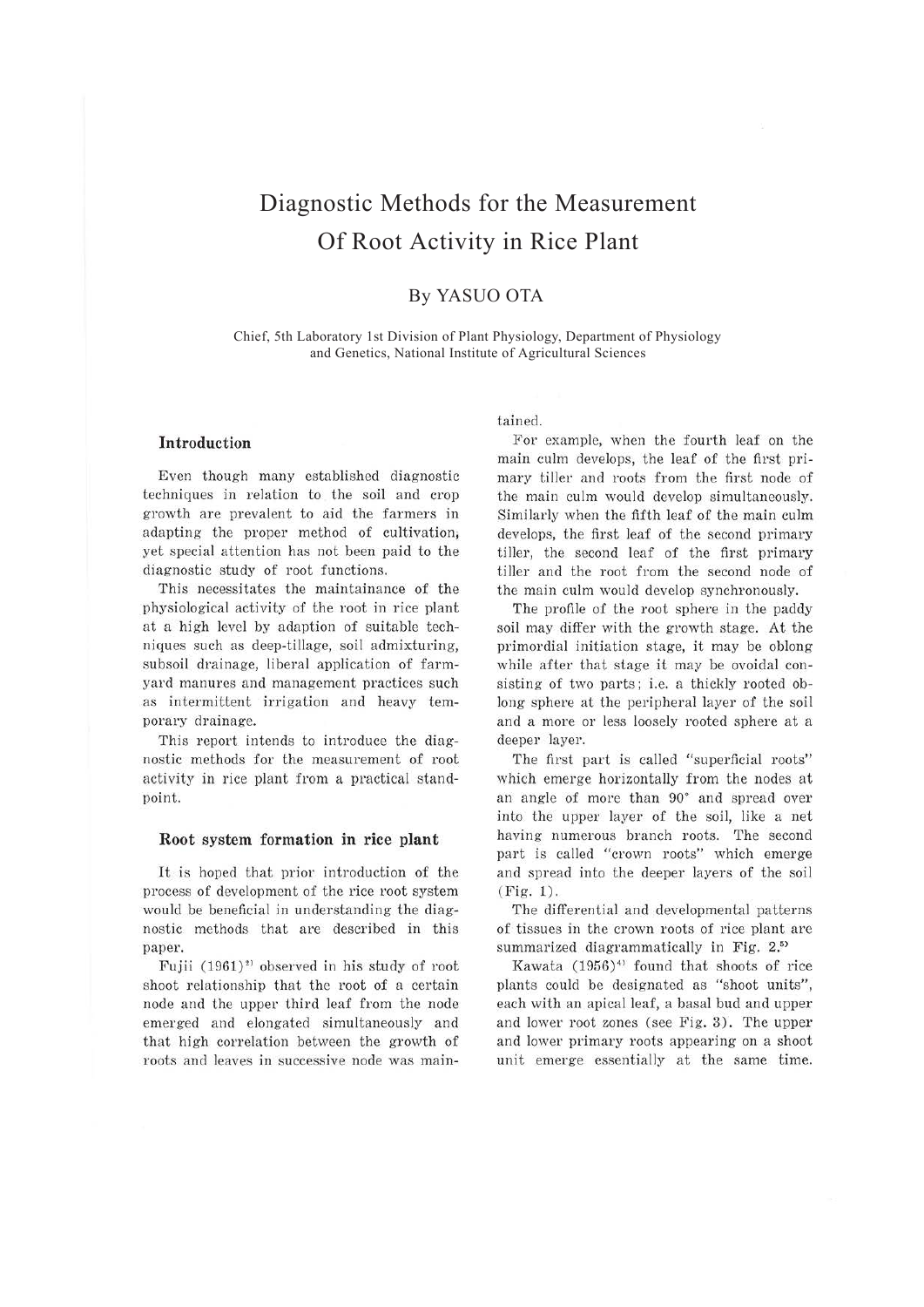

Fig. 1. Root system in rice plant.



Fig. 2. Differential and development patterns of tissue in crown roots of rice plant.

The lower (basal) roots of a shoot unit are usually larger in diameter than the upper (apical) ones.



Fig. 3. Diagram of "short units" in rice plant.

# Methods for the observation of root functions

Even though the usage of these methods involve certain difficulties such as the changes brought about by variations in the soil and growth stage, yet they have the advantages of simplicity and rapidity.

Only general descriptions of these methods are discussed in this paper and their practical usage may need modifications depending on the individual circumstances.

1) Lateral roots and root hairs formation The formation and development of lateral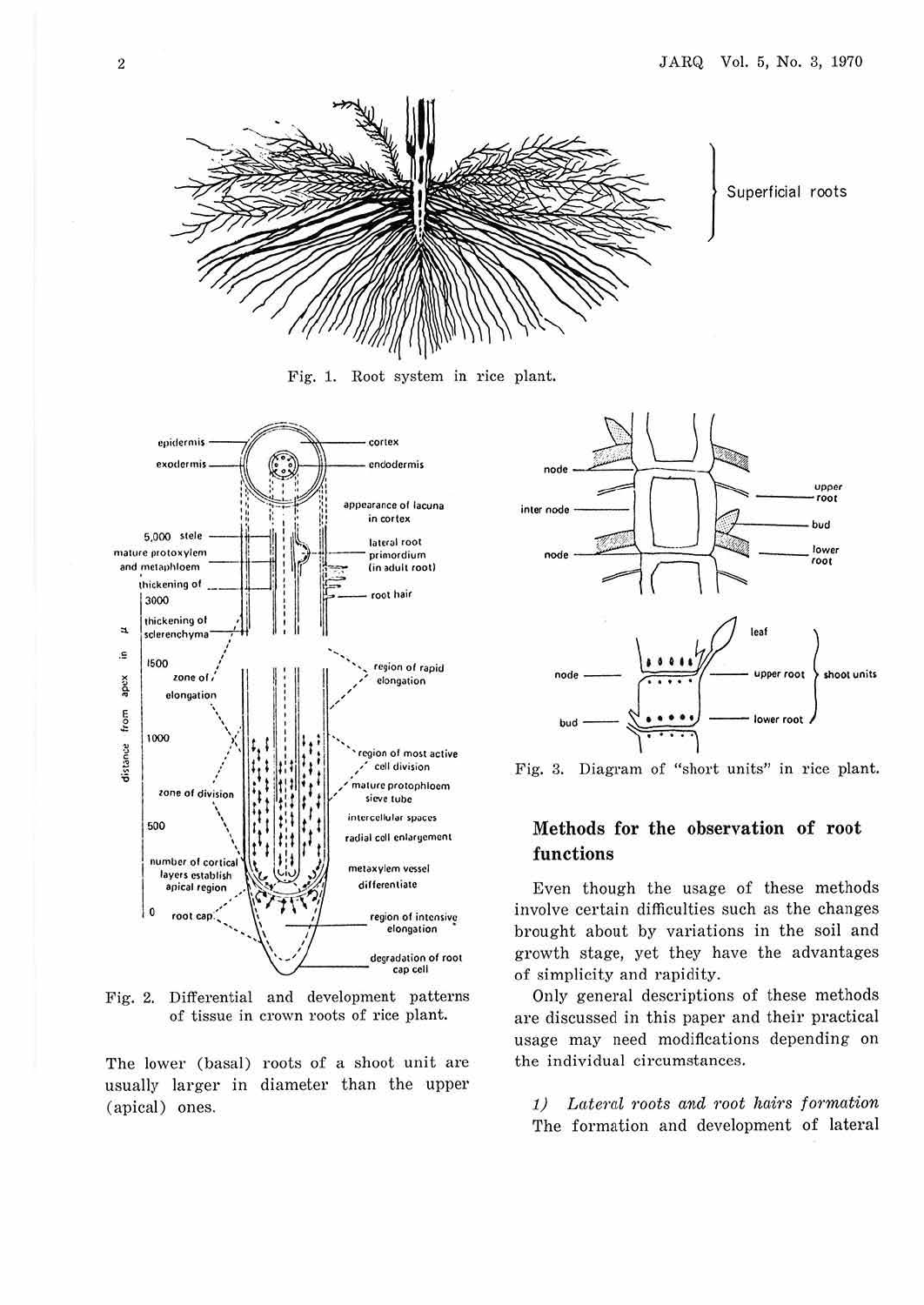3

roots and root hairs have been found to be more under conditions favorable for the oxidative condition of the soil. Thus, observation of the development of these root parts would be helpful in judging the soil condition under which they have grown (Fig. 4).

of ferrous iron into the root tissues may occur, changing the root color to black or greyish white due to the formation of ferrous sulphide.

Thus, observation of the discoloration of roots would be helpful in judging both the oxidizing activity of the roots as well as the



Oxidative condition

Reductive condition

Fig. 4. Development of lateral roots in rice plant.

#### *2) Discolorntion of roots*

Generally, under submerged soil condition, the ferric iron present in the soil is changed into a ferrous state owing to the reduced condition of the soil. However, the oxidizing activity of the rice root maintains a certain zone around its periphery in oxidative condition, reconverting the ferrous iron back into the ferric state.

In the early stage of the growth, it is possible for the root to maintain its whiteness due to its higher ability to oxidize and reconvert the ferrous iron present within this zone. As the crop growth advances, more and more ferrous iron gets fixed to the root surface changing its color from light brown to reddish brown because of the decrease in its oxidizing activity.

Therefore, under circumstances wherein the soil is highly reductive, even direct penetration soil condition under which they have grown (Fig. 5).



Fig. 5. Discoloration of roots in rice plant.

*8) Occurrence of abnormal roots* 

Under severe condition of soil reduction occurrence of abnormal roots such as "lion tail"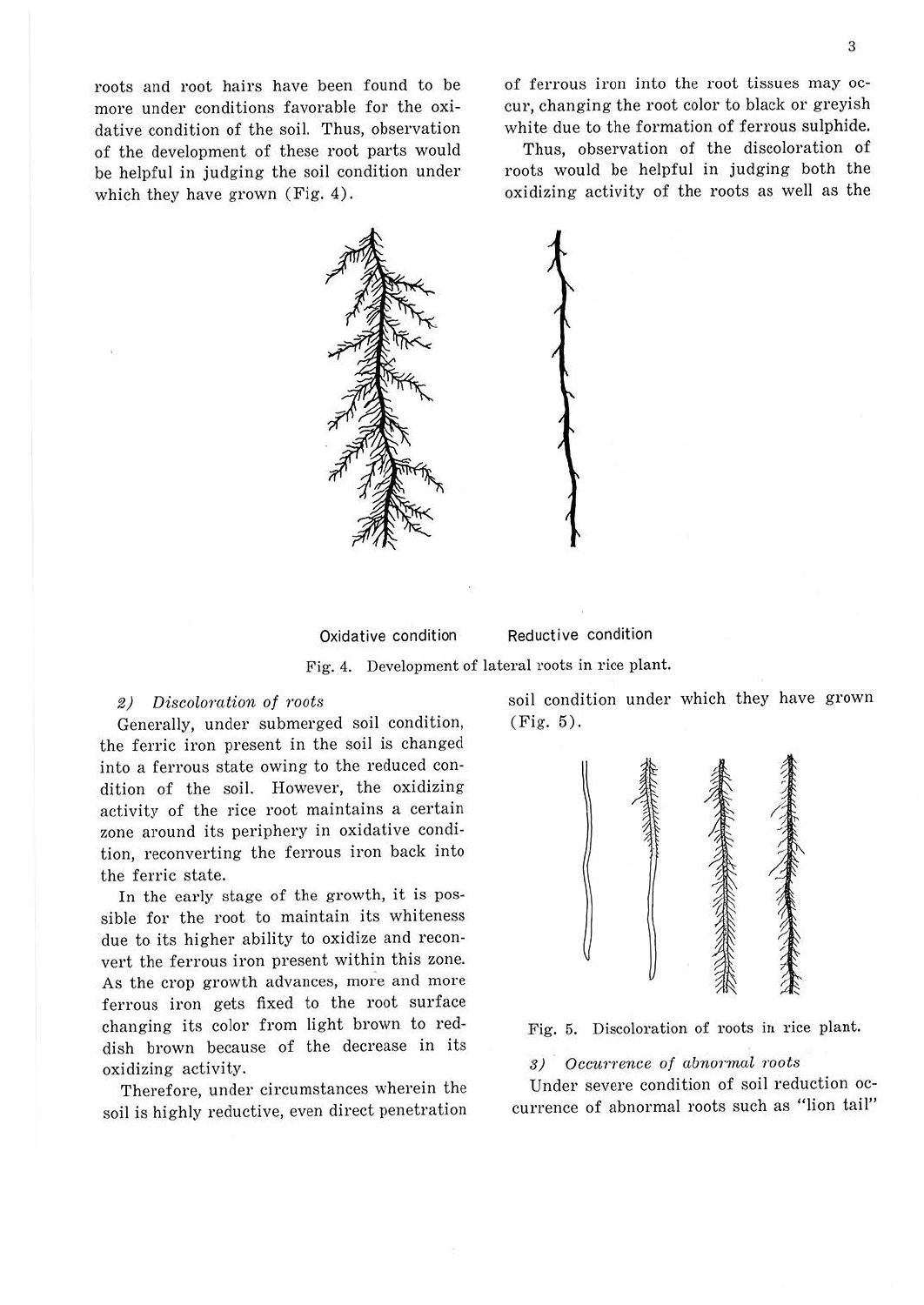

Fig. 6. Abnormal roots in rice plant.

may be noticed on account of the formation of toxic levels of hydrogen sulphide, organic acids or ferrous iron in the soil.<sup>71</sup>

Also, excessive soil nitrogen has been found to be associated with the formation of such "lion tail".

High concentration of hydrogen sulphide might cause the roots that emerge from the pericycle to grow into its own cortical tissue to make them abnormal (Fig. 6).

4) Development of the ventilating system Generally, the rice plant has a self-ventilating system by which oxygen is transferable from the shoot to the root and the degree of



Diameter of roots at the 3rd leaf ·Shoot units

Fig. 7. Relation between the number of spikelets per panicle and the diameter of roots in rice plant.

development of this system will give an indication of the tolerance of the plant to reductive soil condition. It seems that the capacity of this ventilating system is dependent upon the root diameter.

Root diameter is also found to be correlated to the culm thickness and number of spikelets per panicle (Fig. 7). Thus, the selection of the panicle weight type of varieties may be more beneficial for growing under such reduced soil conditions.

#### 5) Aging of the roots

In the system of classification of roots as old and young based on their points of nodal origin, more differences exist between the old and young roots, the more has been the unsatisfactory conditions of the soil.

Likewise, it is also true, that under very favorable soil conditions, it will be more difficult to distinguish the old and young roots because under the favorable soil conditions the senescence of old roots gets delayed. On the other hand, when the soil conditions have been unfavorable, senescence of the older roots occur relatively quick and discoloration of the root takes place due to the resulting loss in root activity.<sup>61</sup>

Thus, the importance of root activity depends mostly on the activity of older roots since in younger roots, much variations might not occur. Therefore, when abnormalities in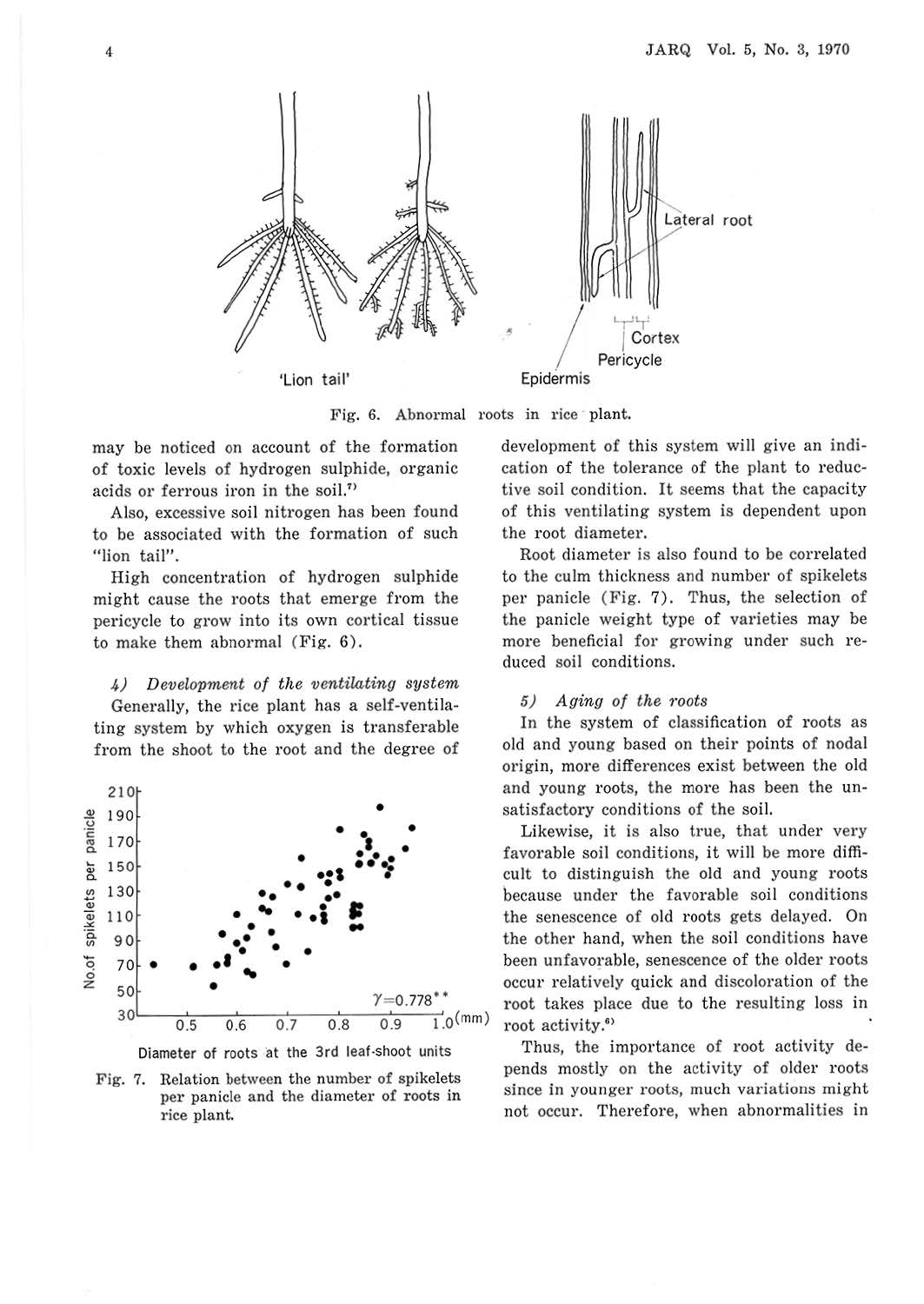the development of roots are noticed, the correct judgment of the stage of occurrence of such abnormality by knowing the nodal origin of such roots, will help in deciding the stage at which the soil or environmental features have not been favorable to the root growth.

## **Methods for the determination of root function**

Even though the root activity could be effectively measured by its respiratory rate, yet the usage of apparatus such as Warburg's manometer is limited due to the complicated nature of its operation and the limited number of samples that could be handled at any time.

However, the adaptation of simple methods such as using  $\alpha$ -naphthylamine<sup>8</sup> and esculin for the measurement of oxidizing activity, or the usage of T.T.C. to measure the reducing activity of roots<sup>1</sup> have made this easy.

The oxidizing activity of roots can be evidenced by measuring the oxidation of the  $\alpha$ -naphthylamine by roots. In case where the nutrient absorption by roots is inhibited, the oxidizing activity of roots is usually very low. The a-naphthylamine oxidation is related to the rate of respiration. As a result, a parallel relationship is, in most cases, observed between the respiratory rate and the  $\alpha$ -naphthylamine oxidizing activity (Fig. 8). Usage of  $\alpha$ -naphthylamine for the determination of the oxidizing activity of roots is described below.

#### 1) Sampling and classification technique

By using steel plates, a block of soil is lifted from the sampled area and is separated either into layers of different depths (generally upper 5 cm and the remaining lower layer)<sup>33</sup> or by the point of root origin (generally as roots originating from the upper three nodes and the remaining as lower nodal roots)<sup>63</sup> (Fig.  $9$ ).

*2) Determination technique* 

#### Reagents:

(1) 100-ppm  $\alpha$ -naphthylamine solution ( stock solution)



Fig. 8. Classification of roots by the point of root orign.